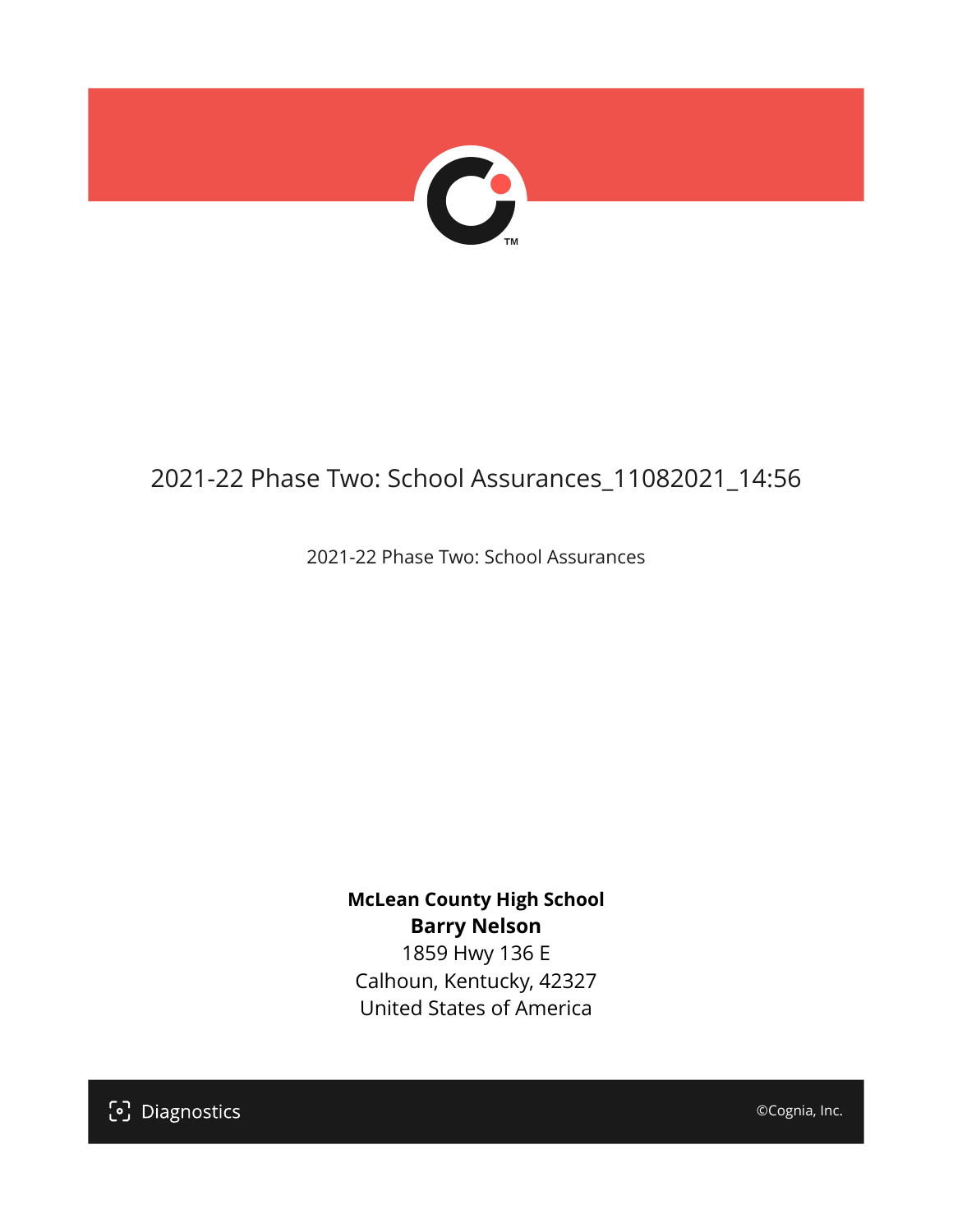### **Table of Contents**

| 2021-22 Phase Two: School Assurances |  |
|--------------------------------------|--|
|                                      |  |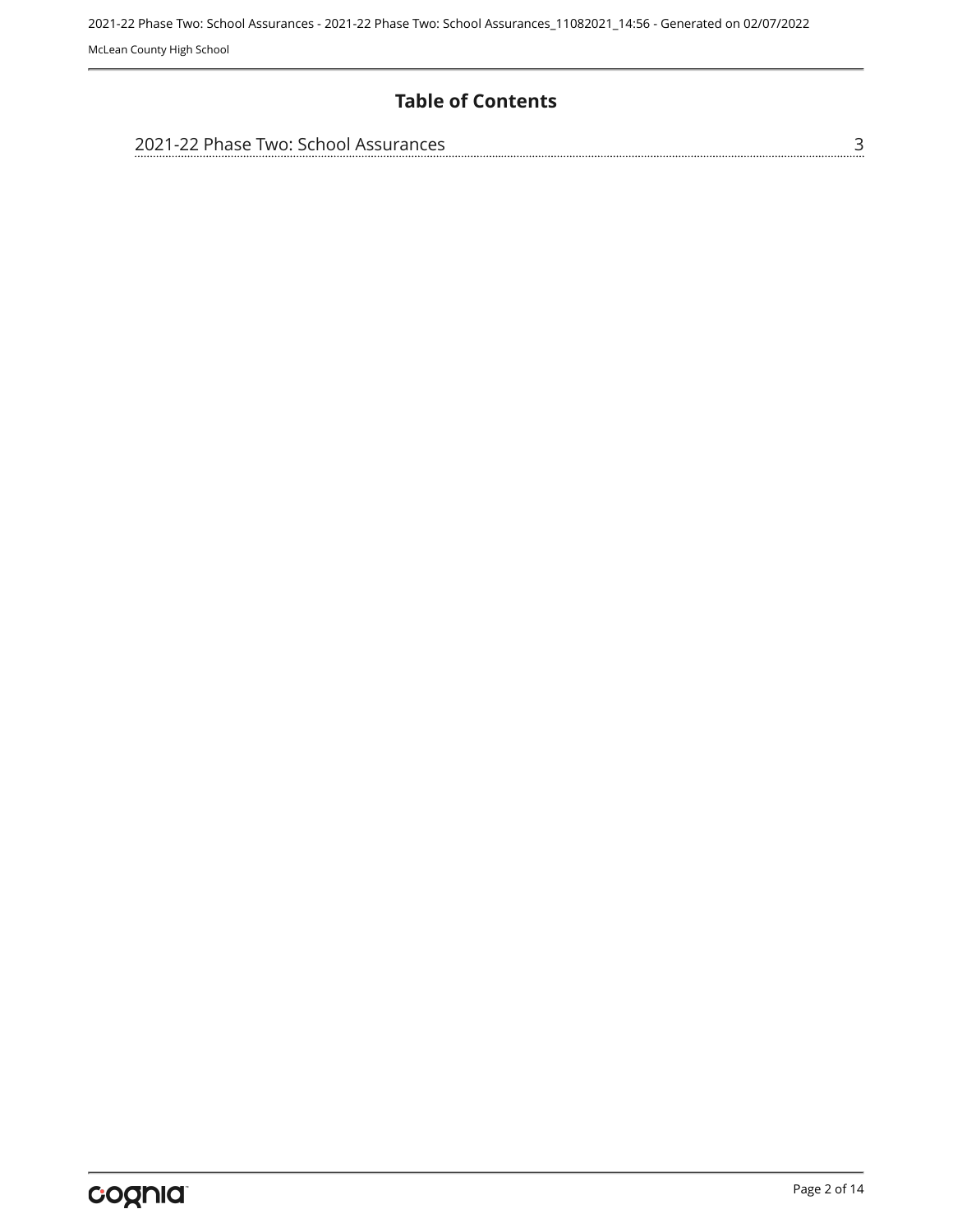# <span id="page-2-0"></span>**2021-22 Phase Two: School Assurances**

#### Introduction

Assurances are a required component of the improvement planning process (703 KAR 5:225). Please read each assurance carefully and indicate whether your school complies by selecting the appropriate response (Yes, No or N/A). If you wish to provide further information or clarify your response, space for comments is provided. Comments are optional. You may upload any supporting documentation as needed.

#### Federal Programs

1. If the school receives Title II, Part A funds, the school provides professional development for staff that is in accordance with the purpose of Title II, Part A of ESSA (job-embedded, evidence-based, sustainable, data-driven and classroom-focused); addresses the needs of all students; and, strives to ensure all students are transition ready as intended by Section 2103 of ESSA, which governs the local use of Title II, Part A funding.

 **Yes** o No N/A **COMMENTS**

2. The school ensures that the use of federal funding, including expenditures for certified or classified positions (e.g. counselors, nurses, media specialists, etc.), is reasonable and necessary in compliance with 2 CFR 200.403 and 200.405.

 **Yes** o No N/A **COMMENTS**

Title I Programs

3. The school ensures that all teachers and paraprofessionals working in a program supported with Title I, Part A funding meet applicable state requirements as required by Section 1111(g)(2)(J) of ESSA.

Yes

cognia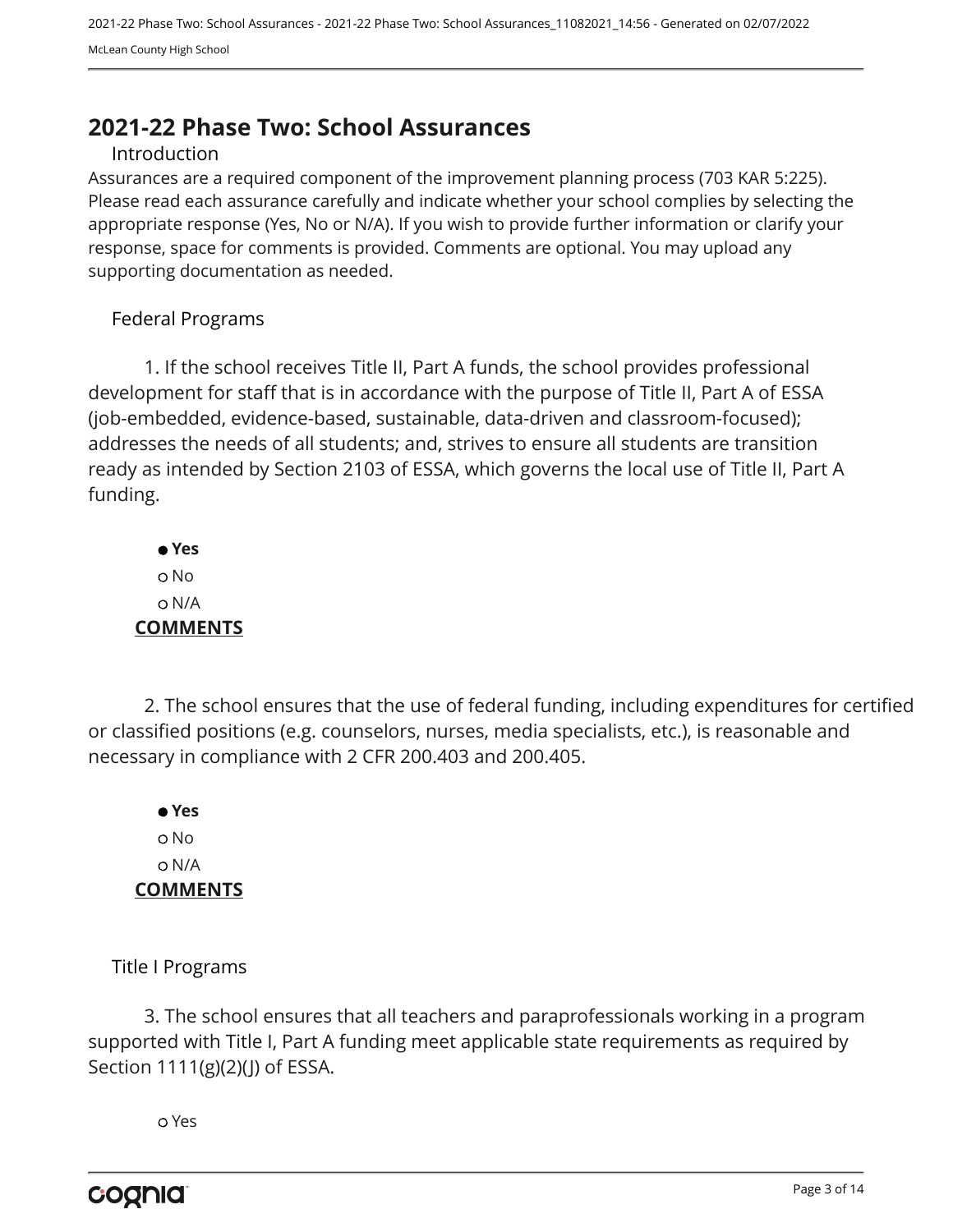No  **N/A COMMENTS**

4. The school distributes to parents and family members of participating children, or all children in a schoolwide program, a written parent and family engagement policy, which is agreed on by such parents, that describes the means for carrying out the requirements of ESSA Section 1116 (c) through (f). The school makes the policy available to the local community and updates it periodically to meet the changing needs of parents and the school. For reference, Section 1116(b) of ESSA allows existing parent and family engagement policies the school may have in place to be amended to meet the requirements under Title I, Part A.

 Yes No  **N/A COMMENTS**

5. The school convenes an annual meeting, at a convenient time, to which all parents of participating children, or all children in a schoolwide program, are invited and encouraged to attend, to inform parents of their school's participation in Title I, Part A and to explain the requirements of Title I, Part A, and the right of the parents to be involved, as required under Section 1116(c)(1).

 Yes o No  **N/A COMMENTS**

6. The school offers a flexible number of meetings to parents, such as meetings in the morning or evening, and may provide, with funds provided under this part, transportation, child care, or home visits, as such services relate to parental involvement (ESSA Section 1116(c)(2).

 Yes o No  **N/A**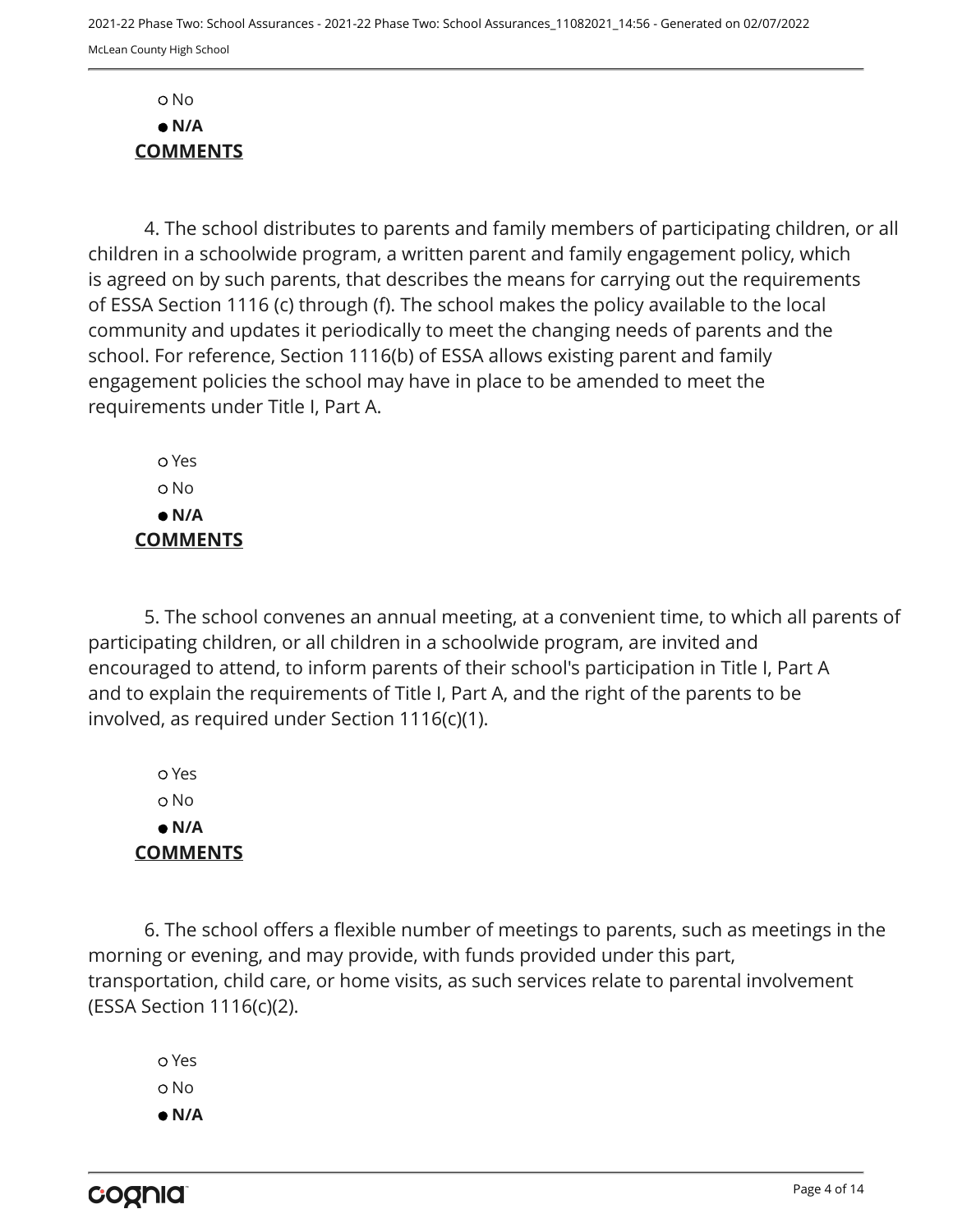## **COMMENTS**

7. The school involves parents, in an organized, ongoing, and timely way, in the planning, review, and improvement of programs under Title I, including the planning, review, and improvement of the school parent and family engagement policy and the joint development of the schoolwide program plan undersection 1114(b), except that if a school has in place a process for involving parents in the joint planning and design of the school's programs, the school may use that process, if such process includes an adequate representation of parents of participating children (ESSA Section 1116 (c)(3)).

 Yes o No  **N/A COMMENTS**

8. The school provides parents of participating children, or all children in a schoolwide program—

A. timely information about programs under Title I;

B. a description and explanation of the curriculum in use at the school, the forms of academic assessment used to measure student progress, and the achievement levels of the challenging state academic standards; and

C. if requested by parents, opportunities for regular meetings to formulate suggestions and to participate, as appropriate, in decisions relating to the education of their children, and respond to any such suggestions as soon as practicably possible (ESSA Section 1116  $(c)(4)$ ).

 Yes o No  **N/A COMMENTS**

9. The school jointly develops with parents for all children served under this part a school-parent compact that outlines how parents, the entire school staff, and students will share the responsibility for improved student academic achievement and the means by which the school and parents will build and develop a partnership to help children achieve the state's high standards. The compact meets the requirements outlined in ESSA 1116(d)(1-2).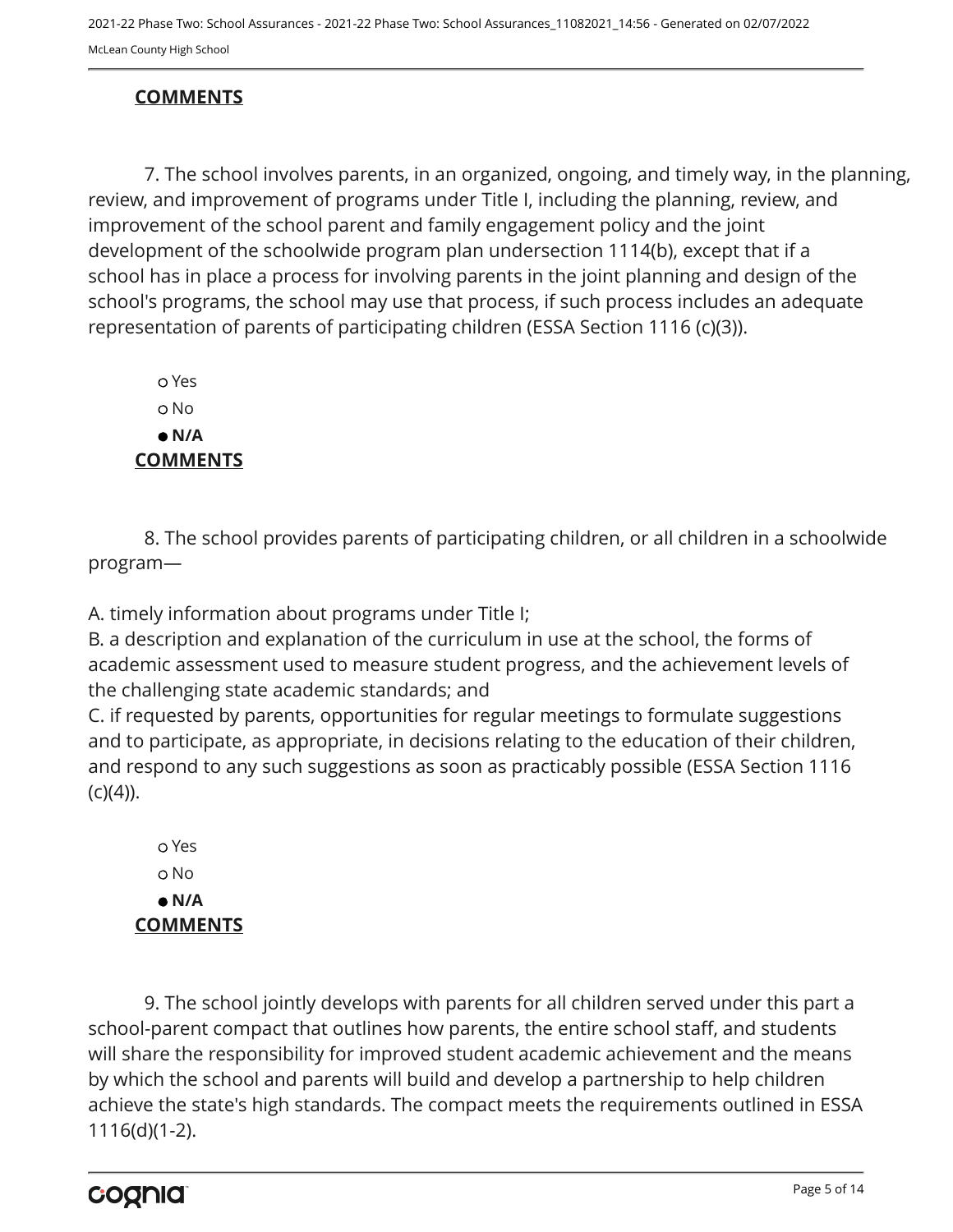Yes No  **N/A COMMENTS**

10. The school provides assistance to parents of children served by the school in understanding such topics as the challenging state academic standards, state and local academic assessments, the requirements of Title I, and how to monitor a child's progress and work with educators to improve the achievement of their children, as required by ESSA Section 1116(e)(1).

 Yes o No  **N/A COMMENTS**

11. The school provides materials and training to help parents to work with their children to improve their children's achievement, such as literacy training and using technology (including education about the harms of copyright piracy), as appropriate, to foster parental involvement, as required in ESSA Section 1116(e)(2).

 Yes No  **N/A COMMENTS**

12. The school educates teachers, specialized instructional support personnel, principals, and other school leaders, and other staff, with the assistance of parents, in the value and utility of contributions of parents, and in how to reach out to, communicate with, and work with parents as equal partners, implement and coordinate parent programs, and build ties between parents and the school, as required in ESSA Section 1116(e)(3).

 Yes o No  **N/A COMMENTS**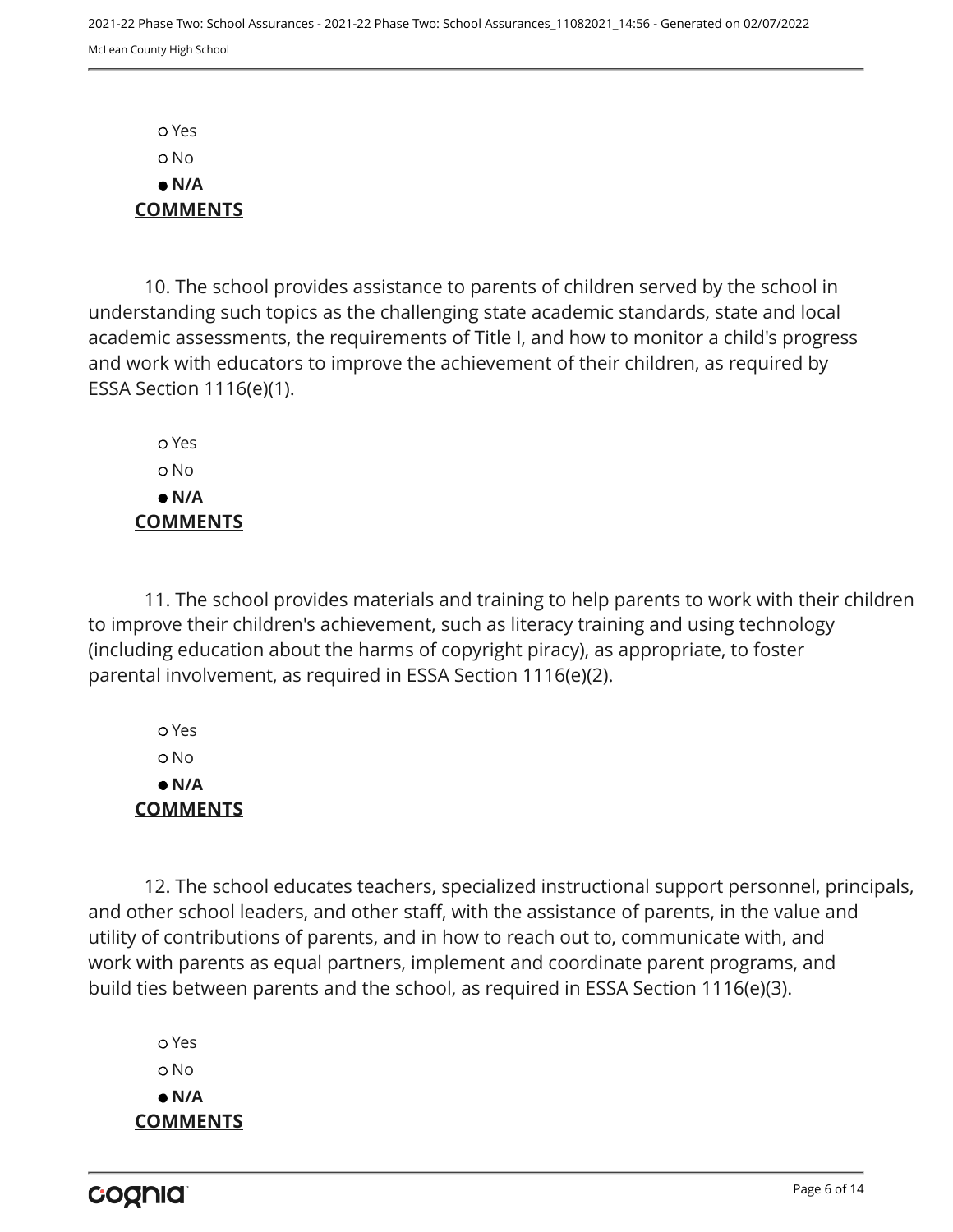2021-22 Phase Two: School Assurances - 2021-22 Phase Two: School Assurances\_11082021\_14:56 - Generated on 02/07/2022 McLean County High School

13. To the extent feasible and appropriate, the school coordinates and integrates parent involvement programs and activities with other federal, state, and local programs, including public preschool programs, and conducts other activities, such as parent resource centers, that encourage and support parents in more fully participating in the education of their children (ESSA Section 1116(e)(4)).

 Yes No  **N/A COMMENTS**

14. The school ensures that information related to school and parent programs, meetings, and other activities is sent to the parents of participating children, or all children in a schoolwide program, in a format and, to the extent practicable, in a language the parents can understand, as required in ESSA Section 1116(e)(5).

 Yes o No  **N/A COMMENTS**

15. To the extent practicable, the school provides opportunities for the informed participation of parents and family members (including parents and family members who have limited English proficiency, parents and family members with disabilities, and parents and family members of migratory children), including providing information and school reports required under section 1111 in a format and, to the extent practicable, in a language parents understand (ESSA Section 1116(f)).

 Yes o No  **N/A COMMENTS**

Title I Schoolwide Programs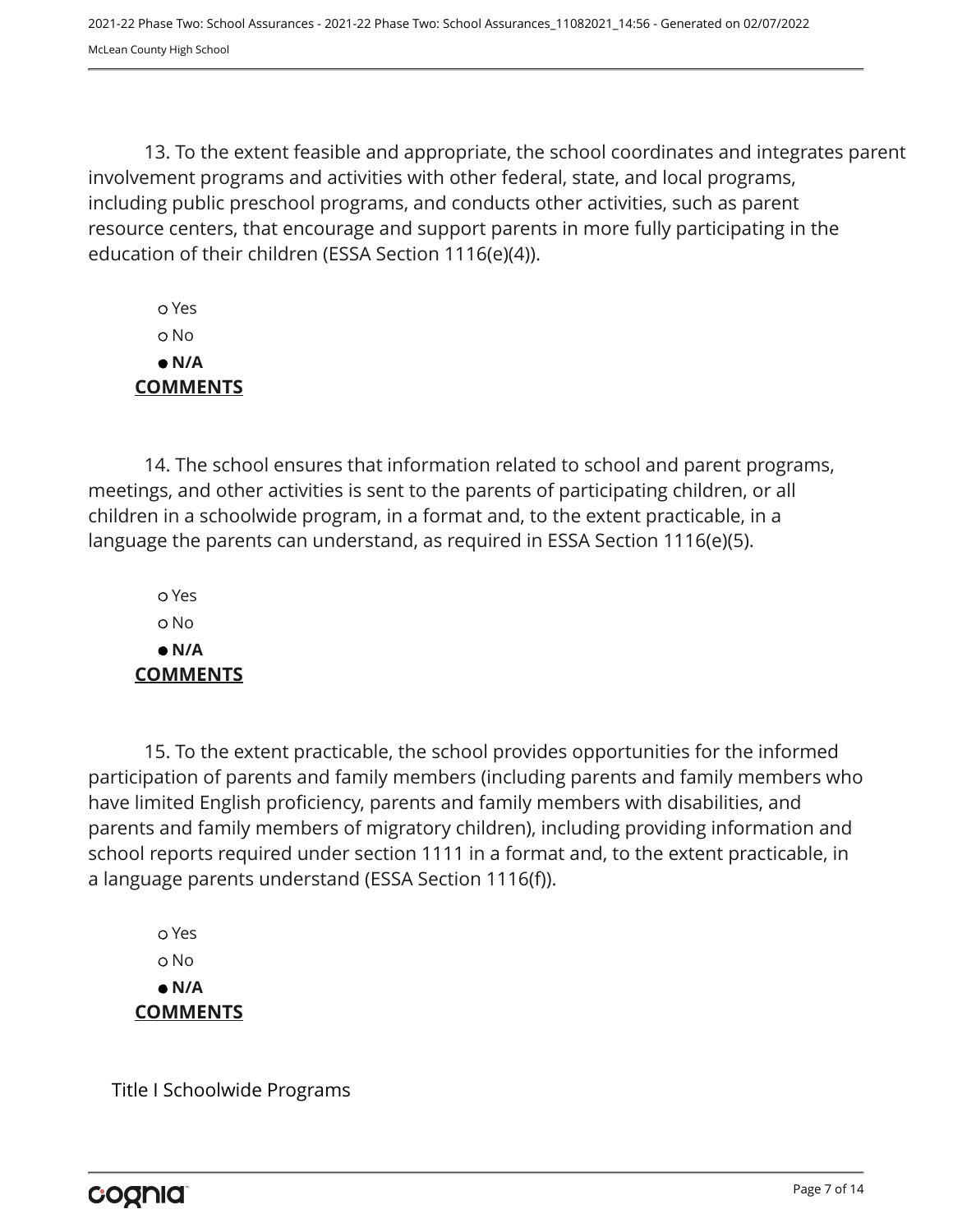16. If the school is implementing a schoolwide program, the school developed a comprehensive plan during a 1-year period or qualifies for an exception under Section 1114(b)(1) of the Every Student Succeeds Act (ESSA).

# Yes No  **N/A COMMENTS**

17. If the school is implementing a schoolwide program, the school developed a comprehensive plan with the involvement of parents and other members of the community to be served as well as individuals who will carry out such plan (e.g. teachers, administrators, classified staff, etc.) as required by Section 1114(b)(2) of ESSA.

 Yes No  **N/A COMMENTS**

18. If the school is implementing a schoolwide program, the school developed a comprehensive plan that will remain in effect for the duration of the school's participation under Title I, Part A of ESSA as required by Section 1114(b)(3) of ESSA.

 Yes No  **N/A COMMENTS**

19. If the school is implementing a schoolwide program, the school developed a comprehensive plan that is available to district leadership, parents, and the public and in an understandable and uniform format as required by Section 1114(b)(4) of ESSA.

 Yes o No  **N/A COMMENTS**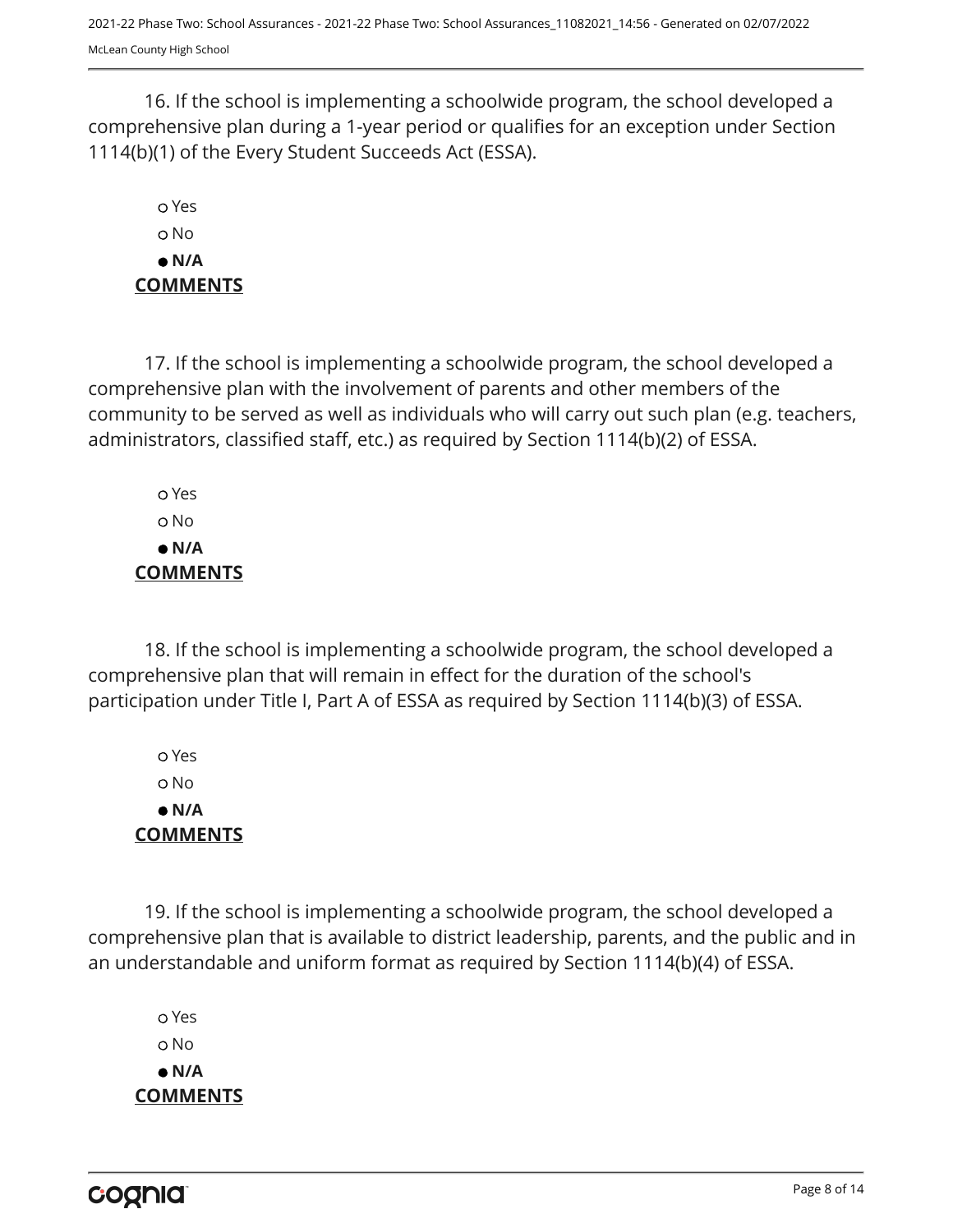2021-22 Phase Two: School Assurances - 2021-22 Phase Two: School Assurances\_11082021\_14:56 - Generated on 02/07/2022 McLean County High School

20. If the school is implementing a schoolwide program, the school developed a comprehensive plan that, to the extent appropriate and applicable, coordinates with other federal, state, and local programs, including but not limited to the implementation of improvement activities in schools identified for comprehensive or targeted support and improvement, as required by Section 1114(b)(5) of ESSA.

 Yes No  **N/A COMMENTS**

21. If the school is implementing a schoolwide program, the school developed a comprehensive plan that is based on a comprehensive needs assessment, which included a review of academic achievement data, and includes, among other items, a description of the strategies the school will implement to address school needs as required by Section 1114(b)(6) of ESSA. The comprehensive needs assessment was developed with the participation of individuals who will carry out the schoolwide program plan, and the school documents how it conducted the needs assessment, the results it obtained, and the conclusions it drew from those results, as required by 34 CFR 200.26 (Code of Federal Regulations).

 Yes No  **N/A COMMENTS**

22. If the school is implementing a schoolwide program, the school developed, pursuant to Section 1114(b)(7), a comprehensive plan that includes a description of the strategies to be implemented to address school needs, including how such strategies: (1) provide opportunities for all children; (2) use methods and instructional strategies that strengthen the academic program in the school, increase learning time, and provide an enriched and accelerated curriculum; and, (3) address the needs of all children through, for example, the following activities: school-based mental health programs; a tiered model to prevent and address behavioral problems; professional development to improve instruction and use of data from academic assessments, and to recruit and retain effective teachers; and/or, strategies for assisting preschool children transition to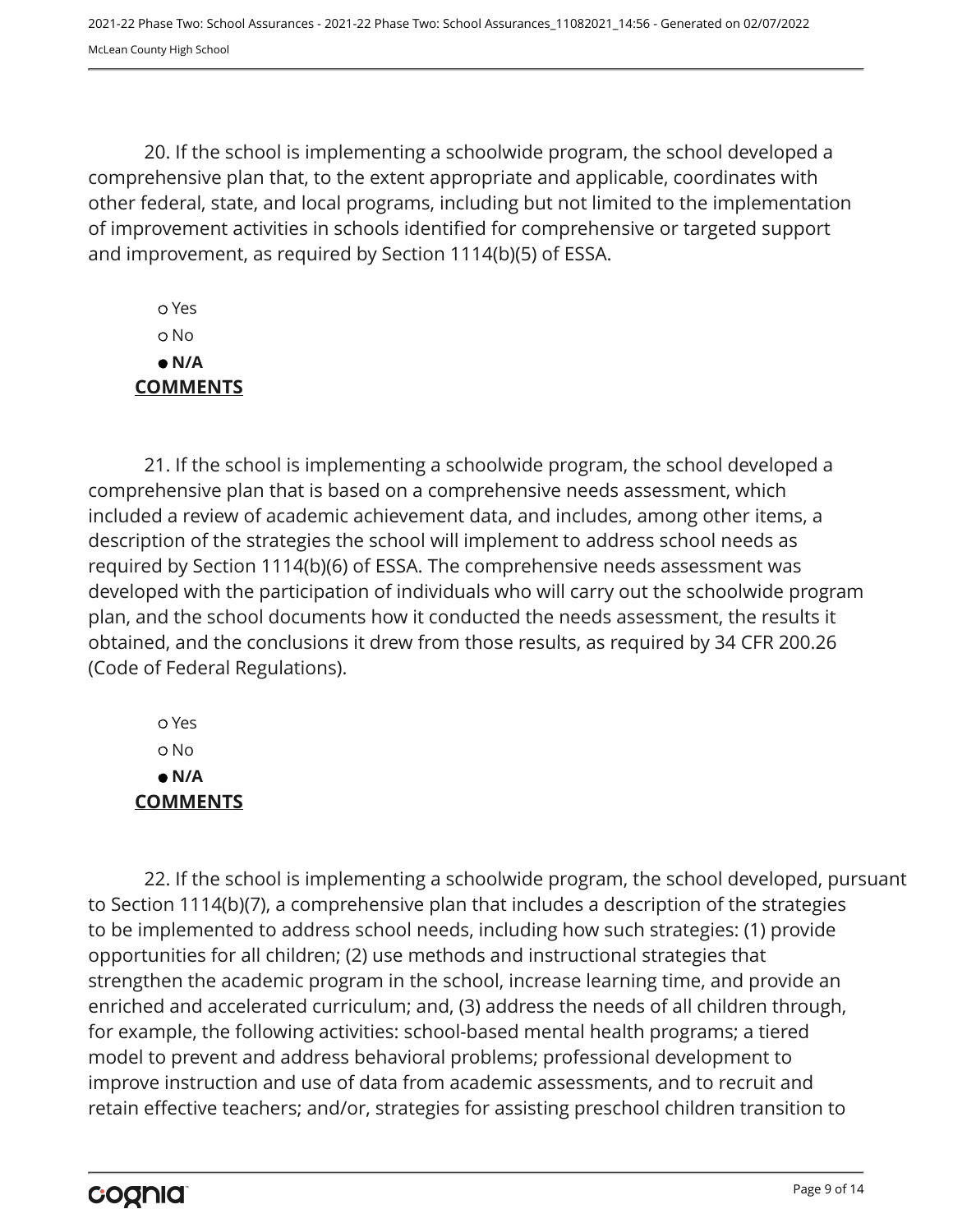local elementary school programs.

 Yes o No  **N/A COMMENTS**

23. The school regularly monitors the implementation and results achieved by the schoolwide program, using data from the state's annual assessments and other indicators of academic achievement. The school determines whether the schoolwide program has been effective in increasing the achievement of students in meeting the challenging state academic standards, particularly for those students who had been furthest from achieving the standards. The school revises the plan as necessary based on student needs and on the results of the regular monitoring, to ensure continuous improvement of students in the schoolwide program and to ensure that all students are provided opportunities to meet the challenging state academic standards, as required by Section 1114 (b)(3) of ESSA and 34 CFR 200.26.

 Yes o No  **N/A COMMENTS**

Title I Targeted Assistance School Programs

24. If the school is implementing a targeted assistance school program, participating students are identified in accordance with Section 1115(c) and on the basis of multiple, educationally related, objective criteria.

 Yes o No  **N/A COMMENTS**

25. If the school is implementing a targeted assistance school program, the school serves participating students using resources under Title I, Part of ESSA to meet challenging state academic standards as required by Section 1115(b)(2)(A) of ESSA.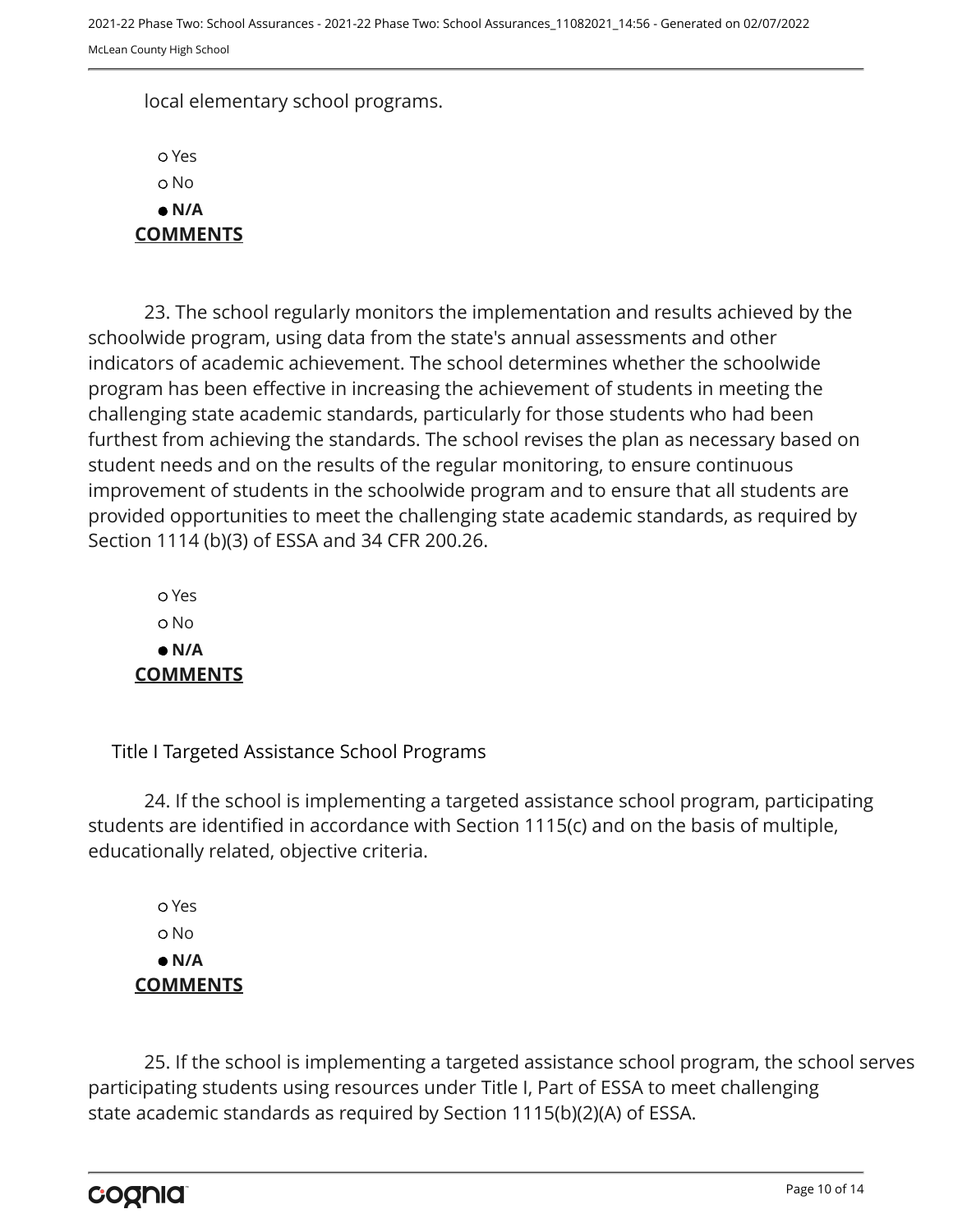Yes No  **N/A COMMENTS**

26. If the school is implementing a targeted assistance school program, the school serves, pursuant to Section 1115(b)(2)(B) of ESSA, participating students using methods and instructional strategies to strengthen the academic program of the school, which may include, for example, expanded learning time, summer programs, and/or a tiered model to prevent and address behavioral problems.

 Yes o No  **N/A COMMENTS**

27. If the school is implementing a targeted assistance school program, the school serves participating students by coordinating with and supporting the regular educational program as required by Section 1115(b)(2)(C) of ESSA.

 Yes No  **N/A COMMENTS**

28. If the school is implementing a targeted assistance school program, the school serves participating students by providing professional development to, for example, teachers, administrators, classified staff, and/or other school personnel who work with participating students as required by Section 1115(b)(2)(D) of ESSA.

 Yes o No  **N/A COMMENTS**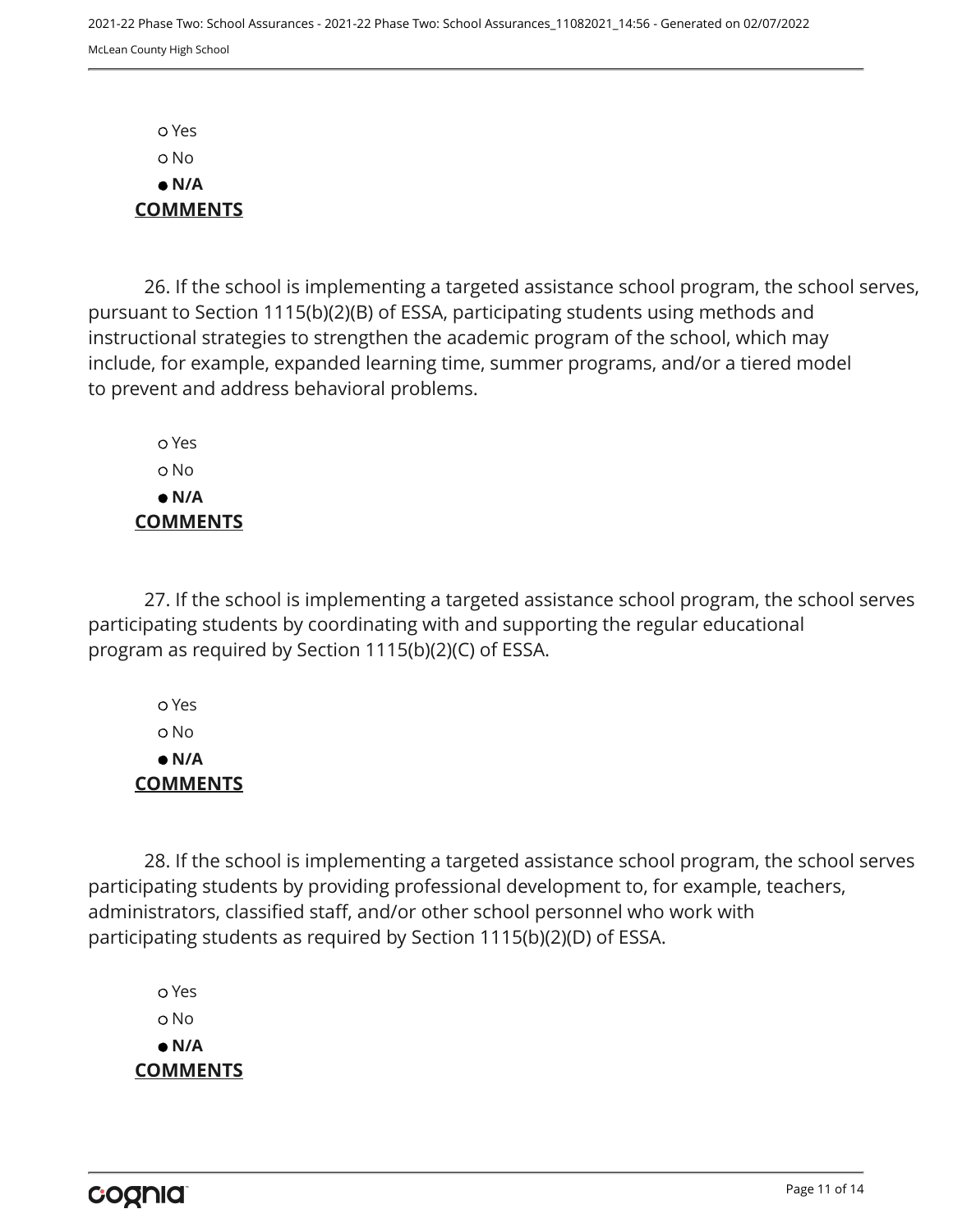29. If the school is implementing a targeted assistance school program, the school serves, pursuant to Section 1115(b)(2)(E) of ESSA, participating students by implementing strategies to increase the involvement of parents of participating students in accordance with Section 1116 of ESSA.

 Yes o No  **N/A COMMENTS**

30. If the school is implementing a targeted assistance school program, the school serves participating students, to the extent appropriate and applicable, by coordinating with other federal, state, and local programs, including but not limited to the implementation of improvement activities in schools identified for comprehensive or targeted support and improvement, as required by Section 1115(b)(2)(F) of ESSA.

 Yes No  **N/A COMMENTS**

31. If the school is implementing a targeted assistance school program, the school serves participating students by reviewing the progress of participating students on an ongoing basis and revising the targeted assistance program, if necessary, to provide additional assistance to meet challenging state academic standards as required by Section 1115(b) (2)(G) of ESSA.

 Yes o No  **N/A COMMENTS**

Schools Identified for Targeted Support and Improvement

32. If identified for targeted support and improvement, including additional targeted support and improvement, pursuant to Section 1111(d)(2) of ESSA, the school developed and implemented a plan to improve student outcomes that, among other items, was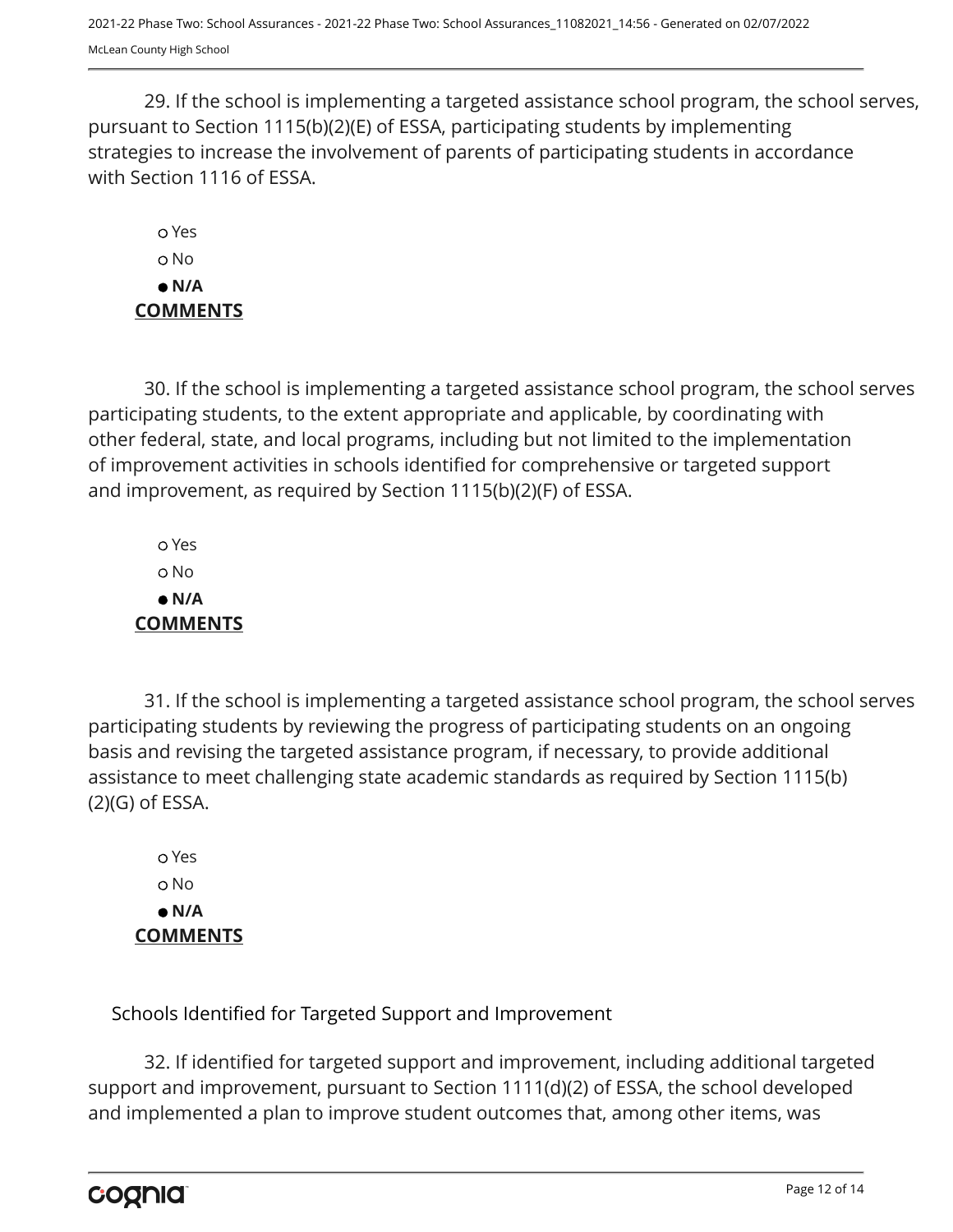2021-22 Phase Two: School Assurances - 2021-22 Phase Two: School Assurances\_11082021\_14:56 - Generated on 02/07/2022 McLean County High School

informed by all indicators, including student performance against long-term goals; included evidence-based interventions; and, approved by local leadership. For reference, "evidence-based" is defined in ESSA Section 8101(21).

 Yes o No  **N/A COMMENTS**

33. If identified for additional targeted support and improvement pursuant to Section 1111(d)(2)(C), the school developed and implemented a plan to improve student outcomes that also identified resource inequities to be addressed through implementation of such plan.

 Yes No  **N/A COMMENTS**